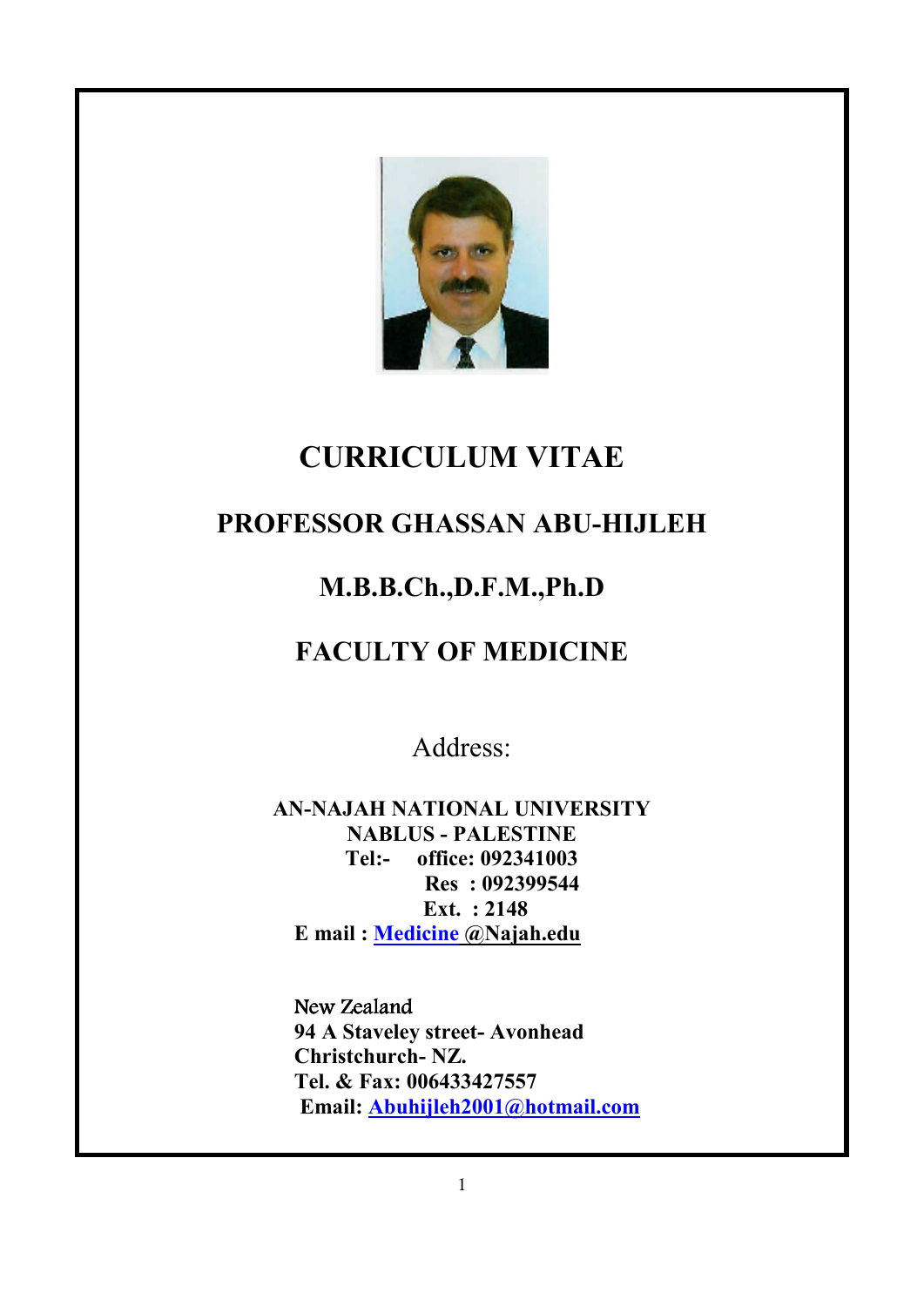## CURRICULUM VITAE

## PERSONAL DATA

| Name                  |                               | Dr. Ghassan Ali Ameen Abu-Hijleh                                                                                                                                                                                                                                   |     |                            |            |
|-----------------------|-------------------------------|--------------------------------------------------------------------------------------------------------------------------------------------------------------------------------------------------------------------------------------------------------------------|-----|----------------------------|------------|
| <b>Sex</b>            | $\ddot{\cdot}$                | Male                                                                                                                                                                                                                                                               |     |                            |            |
|                       |                               | Date & Place of Birth: 13.11.1955 - Sinneria / Jordan                                                                                                                                                                                                              |     |                            |            |
| Nationality           | $\sim 10^{11}$ .              | Jordanian-have a perminant residancy in NewZeland                                                                                                                                                                                                                  |     |                            |            |
| Religion              | $\mathbb{Z}^{\mathbb{Z}}$     | Muslim                                                                                                                                                                                                                                                             |     |                            |            |
| <b>Marital Status</b> | $\ddot{\ddot{\phantom{0}}}\,$ | Married The family has a Newzealand citizen-ship.                                                                                                                                                                                                                  |     |                            |            |
| Children              | $\ddot{\cdot}$                | Four Children (Three sons & one daughter)                                                                                                                                                                                                                          |     |                            |            |
|                       |                               | Shireen                                                                                                                                                                                                                                                            | (F) | Date of Birth              | 19.11.1985 |
|                       |                               | Ali                                                                                                                                                                                                                                                                |     | (M) Date of Birth          | 18.10.1987 |
|                       |                               | Omar                                                                                                                                                                                                                                                               |     | (M) Date of Birth          | 25.12.1994 |
|                       |                               |                                                                                                                                                                                                                                                                    |     | Mohammad (M) Date of Birth | 25.12.1994 |
| Address               |                               | An-Najah National University<br>Nablus - Palestine                                                                                                                                                                                                                 |     |                            |            |
|                       |                               | Tel: office: 0097292341003<br>Res : 0097292399544<br>Mobile: 00970059769584<br>: 00972052477552<br>Email: Medicine@Najah.edu<br>NewZealand-<br>94 A Staveley Street-Avonhead<br>Christchurch-NZ.<br>Tel. & Fax: 006433427557.<br>E mail: Abuhijlih2001@hotmail.com |     |                            |            |

 $\mathbf{r}$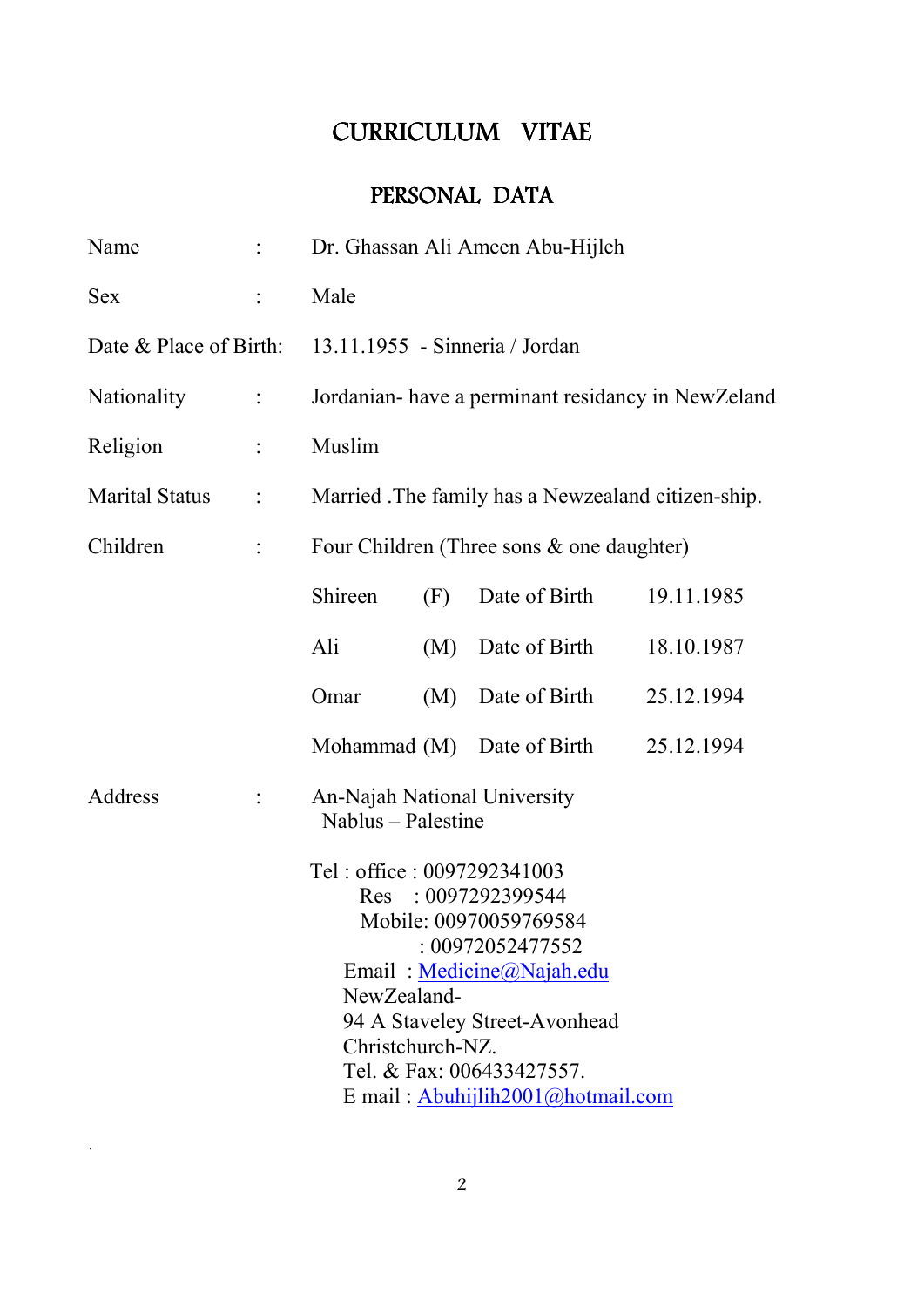## **EDUCATIONAL PARTICULARS:**

| 1. 1974                                          |                | Higher Secondary Certificate - Salahiah High School                                                                                         |
|--------------------------------------------------|----------------|---------------------------------------------------------------------------------------------------------------------------------------------|
| 2. Dec./1980                                     | $\ddot{\cdot}$ | Qualified M.B.B.Ch. From Ain Shams University Egypt.                                                                                        |
| 3. Jan 1981 -<br>Jan. 1982                       | ÷              | House Officer in Ain Shams University Hospital                                                                                              |
| 4. March 1982 - :<br>Nov. 1982                   |                | Resident Doctor in Orthopedic Department in<br>Jordan University Hospital.                                                                  |
| 5. Dec. 1982 -<br>Oct. 1983                      | $\frac{1}{2}$  | Lecturer in the Department of Anatomy, Faculty of<br>Medicine - Jordan University.                                                          |
| 6. July 1987                                     |                | Qualified D.F.M. (Diploma in Forensic Medicine),<br>from Glasgow University in Scotland (U.K.).                                             |
| 7. Dec. 1987                                     |                | Qualified Ph. D. in Anatomy from Glasgow University.                                                                                        |
| 8. Jan. 1988 -<br>June. 1991                     | $\ddot{\cdot}$ | Assistant Professor in Anatomy Department,<br>Faculty of Medicine - Jordan University.                                                      |
| 9. June 1991-<br>1st.Sept.1998                   | $\ddot{\cdot}$ | <b>Assistant Professor in Anatomy Department -</b><br>Faculty of Medicine & Health Sciences, U.A.E.                                         |
| 10. 12th Sep. 1998-:                             |                | Associate Professor and Chairman of Anatomy Dept.<br>15th.July 1999 Faculty of Medicine - Al-Quds University                                |
| 11. Nov. 1998–<br>15th.July 1999                 |                | : Superintendent of Faculty of Medicine–Al-Quds<br>University                                                                               |
| 1230th.July1999-<br>$30^{\text{th}}$ . June 2000 |                | : Research Fellow in Pediatric Surgery- Christchurch<br>Hospital Christchurch - New Zealand                                                 |
| $30th$ August 2007:                              |                | 13. 1 <sup>st</sup> August 2000- : Professor of Anatomy and Dean of Allied Medical<br>Sciences. Arab American University<br>Jenin-Palestine |
| 14. $1^{\text{st}}$ Sep. 2007<br>Up to date      |                | : Professor of Anatomy and Embryology<br>: Faculty of Medicine<br>An-Najah University<br>Nablus - Palestine                                 |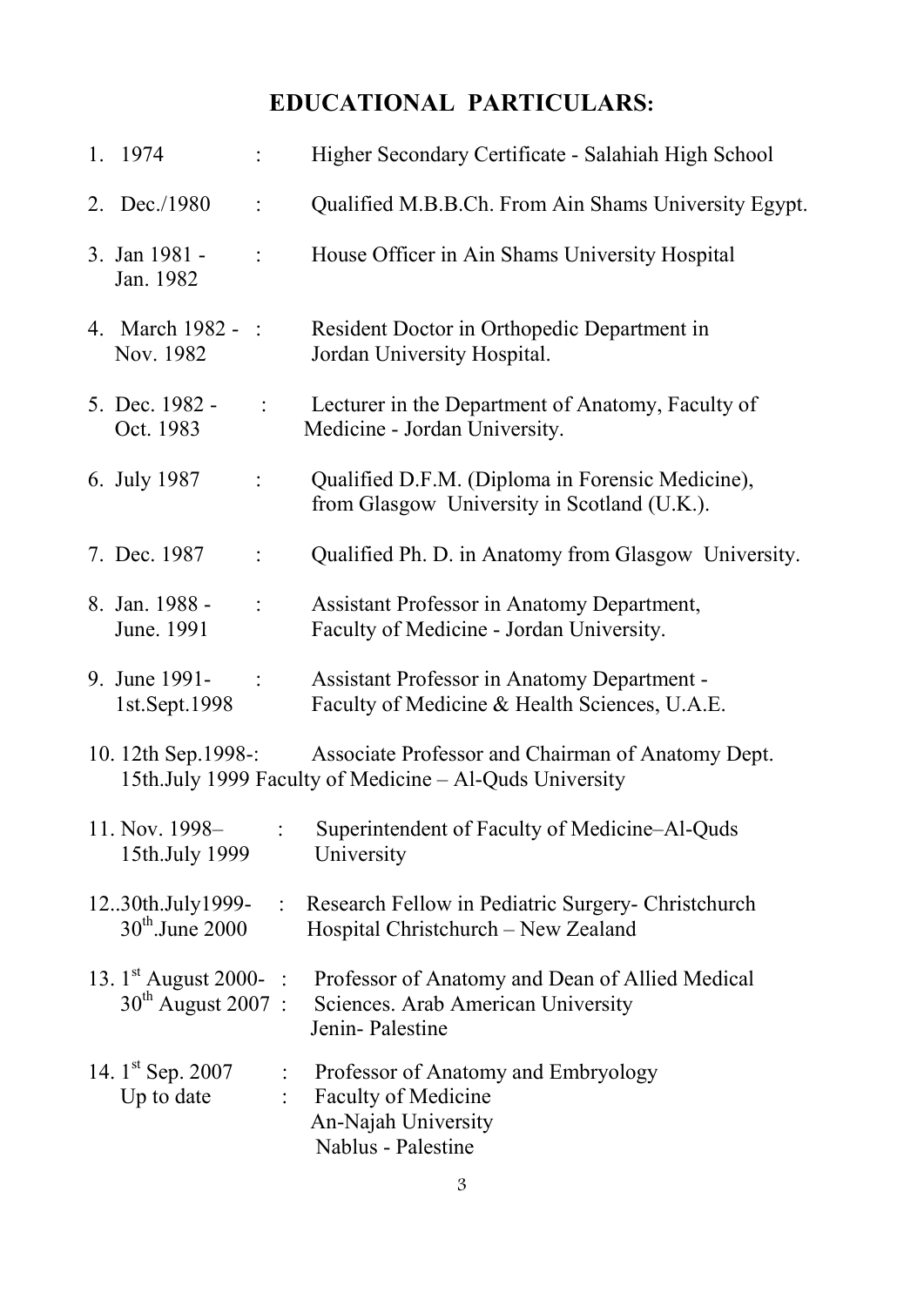## PUBLICATIONS PUBLICATIONS

### 1. **Ghassan Abu- Hijleh**

 The development of the Avian Knee Joint, with special reference to the role of Apoptotic cell death. Ph. D. Thesis. October 1987.

2. **G. Abu- Hijleh** and R.J. Scothorne.

The development of the Knee joint in the chick embryo:1. Normal histogenesis Annals of the Royal College of Surgeons of England (1987) Vol.69. 244.

- 3. A. Eltomey and **G. Abu-Hijleh**. Toxicity of Castor Bean Extract (Ricinus Communis) in Albino Rats. J. Legal Medicine and Forensic Sciences, No 2, 27-36. 1990.
- 4. Z. Daoud, **G. Abu- Hijleh**, M. Abu-Hajir, and H. Bseiso. Multivariate Analysis of Risk Factors in Coronary Artery Disease in Jordan. Curr. Ther. Research Vol. 49, No.5, 764-777, May 1991.
- 5. Garner, A., Tanira, M., **Abu-Hijleh G**., Dib, R., Hunte,A.C. and Allen, A. Resistance To Acid Injury In Different Regions Of The Intestinal Tract. XXX11 IUPS Congress, 55.3/p. Glasgow 1993.
- 6. Garner, A,. Hunter, A.C., Wilkes, J.M., Tanira, M.O., Dib, R., Bastaki, S.A. and **Abu-Hijleh, G**. The Mechanism Of Acid-Induced Duodenal Mucosal Damage, Gut, W65. 1993.
- 7. Garner, A., Hunter, Ac, Wilkes JM, Tanira, MO, Bastaki, SA, **Abu-Hijleh, G**. and Mensah-Brown, E. The Relative Lack Of Toxicity Of H2SO4 Compared with HCL Defines The Mechanism OF Acid-Induced Mucosal Injury. Gut, 1993.
- 8. El-Sharkawy T.Y., Lammers WJEP., **Abu-Hijleh, G**., Arafat, K. and Al- Kais, A. Radial Propagation Of Slow Wave Activity In The Isolated Rabbit Duodenum And The Role Of The Longitudinal Muscle Layer. Gastroenterology, 104; A 509, 1993.
- 9. Garner, A., **Abu-Hijleh, G**., Bastaki, S.M.A., Hunter, A.C. and Allen, A. Relative Sensitivity To Acid Injury Of Different Regions Of The Intestinal Tract. Chapter accepted in Molecular and Cellular Mechanisms of H+ Transport (NATO Advanced Workshop). Edited by B.H. Hirst, Springer- Verlag, Berlin, Heidelberg 1994, p.p.431 - 438.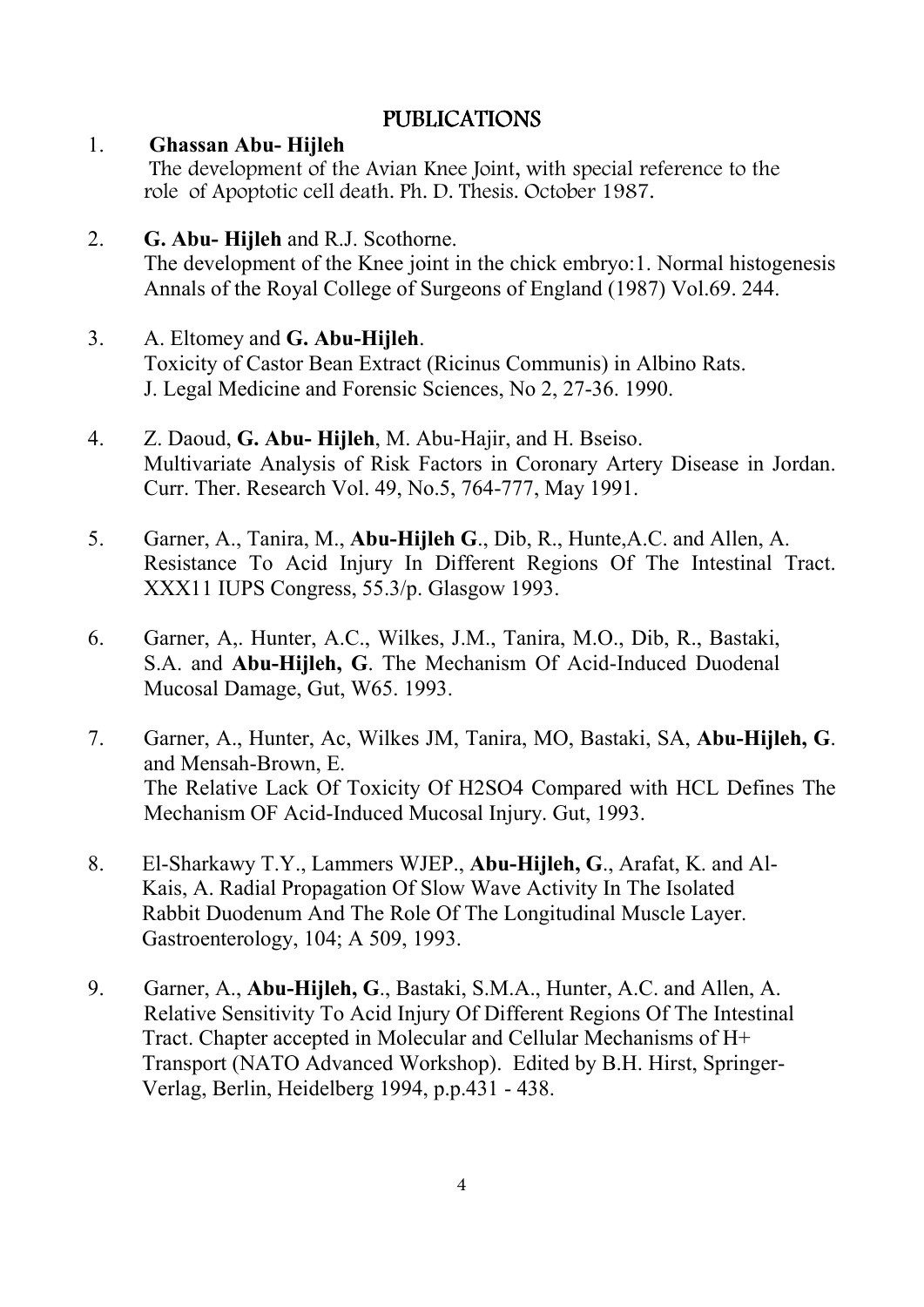10. **Abu Hijleh, G**. and Padmanabhan R.

Malformation Of The Joints Of The Lower Limbs Induced by Retinoic Acid In The Mouse Fetuses. FASEB Journal, Vol. 9, No. 3, p.p. A551, 1995, USA.

11. **Abu-Hijleh, G**. and Hadidi, M.

Comparative Study Of Developmental Aspects In The Patella And Femoropatellar Joint In Staged Chick And Rat Embryos. FASEB Journal, vol. 10, No. 3, p.p. A535, 1996, USA

- 12. Sharma, A. K., Samad, P. A., **Abu-Hijleh, G**., Ahmed, I., and Pallot, D. J. Early Structural Abnormalities Of Peripheral Nerves In Experimental Diabetes: Effect of Esential Fatty Acid Supplementation. FASEB Journal, vol. 10, No. 3, p.p. A486, 1996, USA.
- 13. **Abu-Hijleh, G**., Reid, O. and Scothorne, R.J. Cell Death In The Developing Chick Knee Joint: 1. Spatial and Temporal Patterns. J. Clinical Anatomy. vol. 10, 3, p.p. 183 - 200, 1997, USA.
- 14. **Abu-Hijleh, G**. and Padmanabhan, R. Retinoic acid-induced abnormal development of hindlimb joints in the mouse. European Journal of Morphology, vol. 35, No.5, pp. 327 - 336, 1997.
- 15. Bener, A., Al-Nahayan, M. B. T. and **Abu-Hijleh, G**., An epidemiological study of casualities related to motor vehicle accidents. Journal of Ajman University, College of Science and Technology, vol. 3, pp. 23 - 31, 1997.
- 16. Sharma A.K., Richards P. A., Samad P. A., **Abu Hijleh G**., and Ahmed I. Early Structural Abnormalities of Peripheral Nerves in Experimental Diabetes: Effects of Linolenic Acid Supplementation. International Journal of Diabetes. vol. 5, No. 2, p.p. 85-94, August 1997.
- 17. **Abu Hijleh G**. and Samad P. A. Malformations of the joints and bones induced by Valproic acid in the mouse fetuses. FASEB Journal, Vol. 11, No. 3, p.p. A322, 1997.
- 18. Hosseini A., **Abu-Hijleh G**., Rezazadeh M. and Movahedin M. The Effect Of Caffeine On Rat Embryo's Osteogenesis. FASEB Journal, Vol. 11, No. 3, p.p. A522, 1997.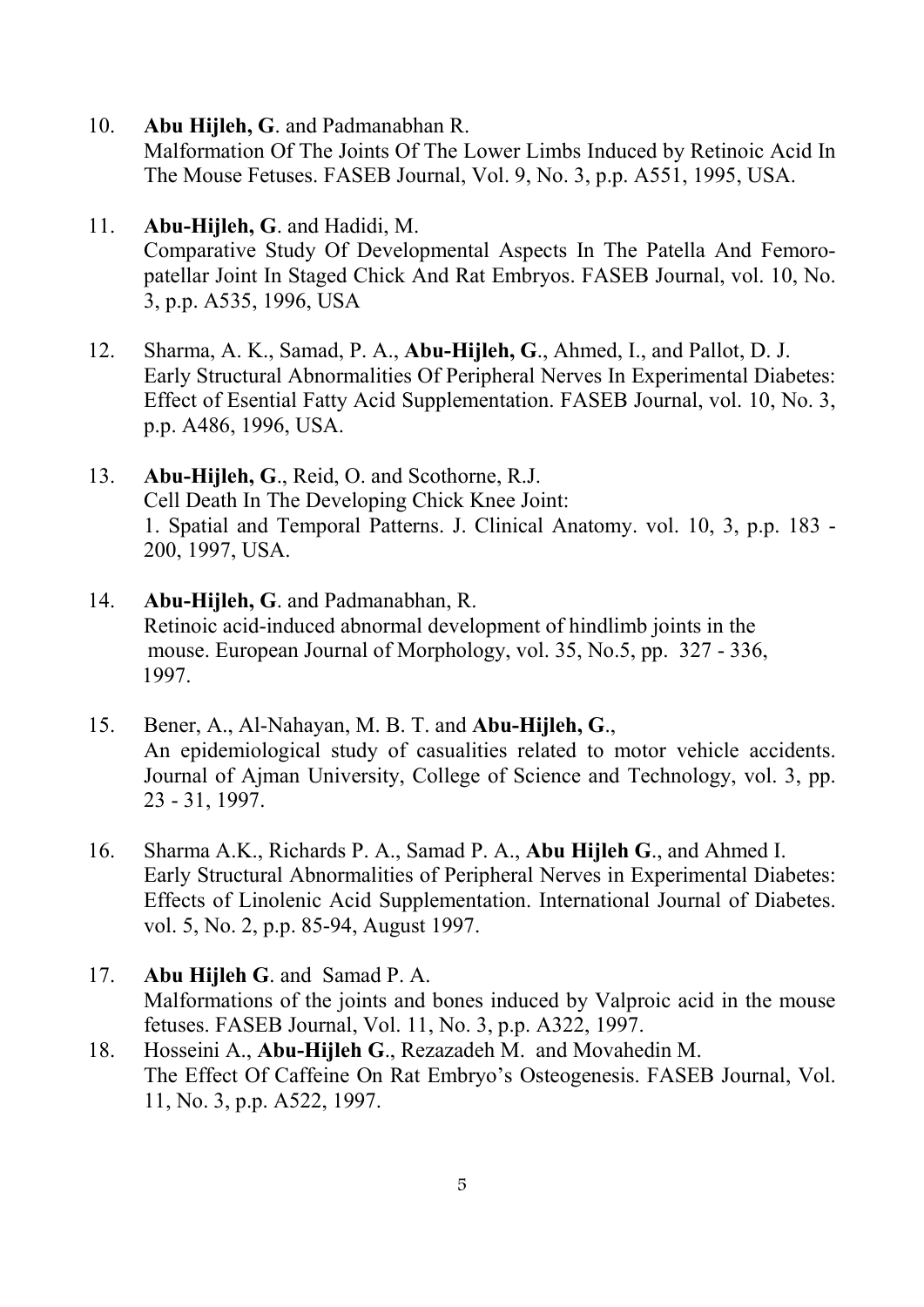- 19. Sharma A.K., Lawrence P.,Banna N., Samad P.A., Ahmed I.and **Abu- Hijleh G**. Ultrastructural Changes With Age In The Peripheral Nerves Of The Rat: Effect Of Vitamin E Supplementation. FASEB Journal, Vol. 11, No. 3, p.p. A177, 1997.
- 20. Tannira, M. Abu-**Hijleh, G**., Hassan, M., and Rizk, D. Teaching course "Health and Society"for students of the U.A.E. University as an elective subject. Symposium of the First Gulf Health Education. Conference "Health Education; Prospects In a Changing World" Abu Dhabi, U.A.E. May, 1997.
- 21. Sharma A. K., Lawrence. P., Banna. N., Samad. P.A., Ahmed. I. and **Abu-Hijleh. G**. Quantitative Ultrastructural Changes in the Peripheral Nerves of the Rat. Fifth Annual Workshop on Diabetes Mellitus, p.8, April. 1998.
- 22. **Abu-Hijleh, G**., Samad P.A. and Hadidi. M. Malformation of the Joints and Bones induced by Caffeine in the Mouse Fetuses. FASEB Journal, Vol. 12, No. 4., p.p. A 318, 1998.
- 23. **Abu- Hijleh,G**.Qi Bao Quan, and Beasly, S.W. Development of the bones and synovial joints in the rat model of the VATER association. Journal of Orthopedic Science, 5:391-397, 2000
- 24. Saad,B,**Abu-Hijleh,G**., Suter , U.W. cell culture techniques for assessing tissue compatibility of biomaterials, In: Polymers in Medicine and Biotechnology, Vol. 1: PP. 263- 299. Polymer Chemistry and biodegradation, ed. R. Arshady. 2003.
- 25. **Abu-Hijleh, G.**

Field studies and experiences in health and medical fields during Intifada In North of Palestine (Jenin). Accepted in a Conference held in An Najah University 12-13/11/2001.

- 26. **Abu-Hijlih, G** Blan, M. Sa'ad ,B. Hendricks, D. Genetic, health and nutritional screaning of children from vilages in northern West Bank.(under study).
- 27. Saad, B .Dakuar , S, Aziazeh**. Abu-Hijleh, G.** Development of new 3 D test system for the evaluation of biosafety and effects Of medicinal plants. The 3rd International Symposium on Natural Drugs,P.P.231- Nablus, October 2-4,2003 . Italy.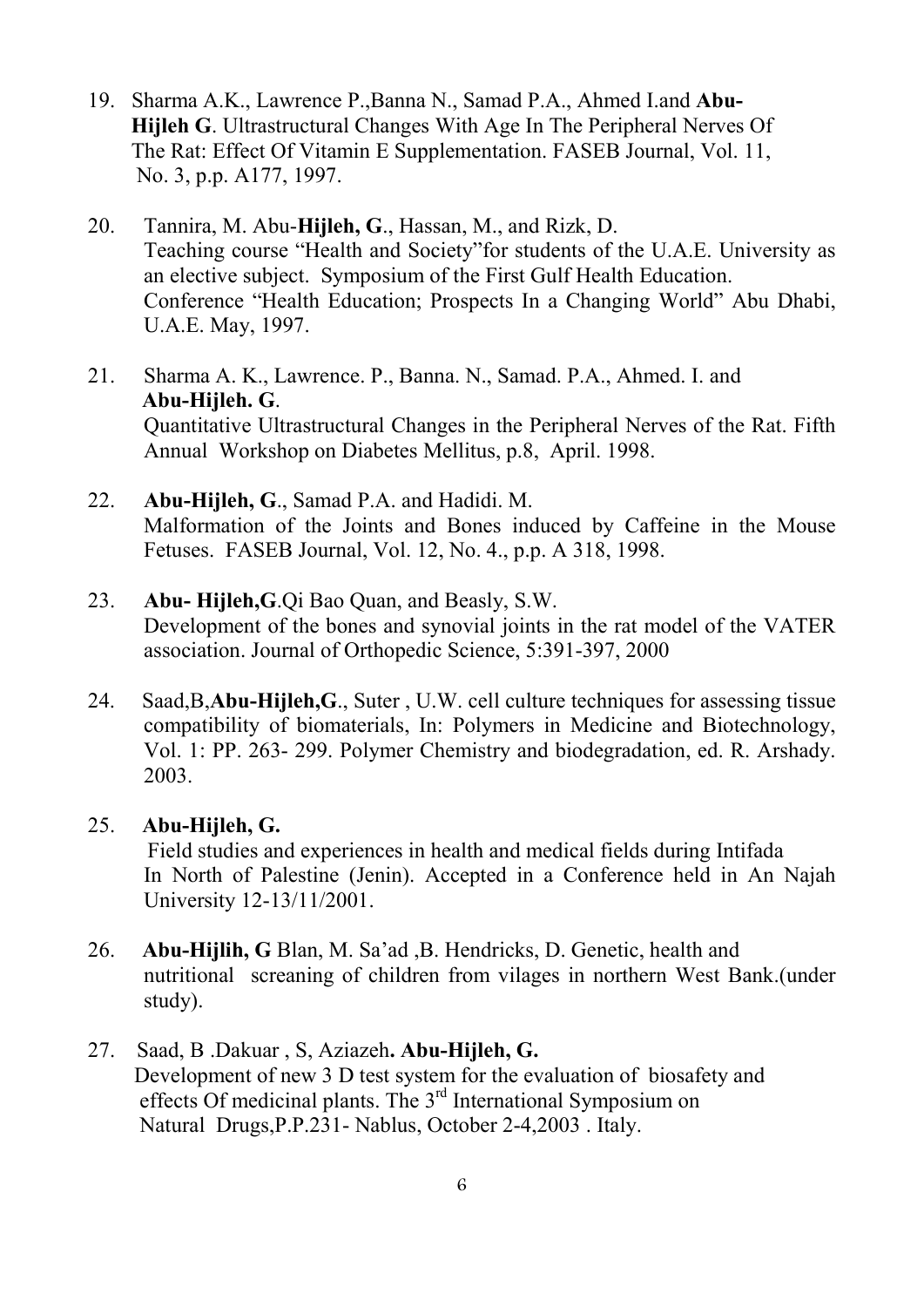- 28. Saad, B.**Abu-Hijleh, G.** Neuenschwander, P.and Suter, U. W. Degra Pol-foam: a new biodegrable material for tissue engineering. In vitro evaluations of the cell compatibility. Emirate medical Journal 22(2).PP.127-134. 2004
- 29. Saad B, Dakwar S, Said O, **Abu Hijleh G**, Albattah F, Kmeel AS, Azaizeh H (2006) Evaluation of medicinal plants hepatotoxicity using co-cultures of hepatocytes and monocytes eCAM 3: 93 - 98.
- 30. Saad B, Azaizeh H, **Abu Hijleh G**, and Said O, (2006) Safety of Traditional Arab herbal medicine. ECAM (eCAM 2006 : 1-7).
- 31. Milner, Y. David. Saad, B. **G. Abu- Hijleh.** H. Azaizeh. Combination of Arab traditional medicinal plants and Dead- Sea Climatot/ Bainea Therapies for the treatment of psoriasis and atopic dermatitis.
- 32. B. Saad, **G. Abu- Hijleh.** Local Indigenous Medicinal Herbs as source of New Agents for the treatment of Psoriasis.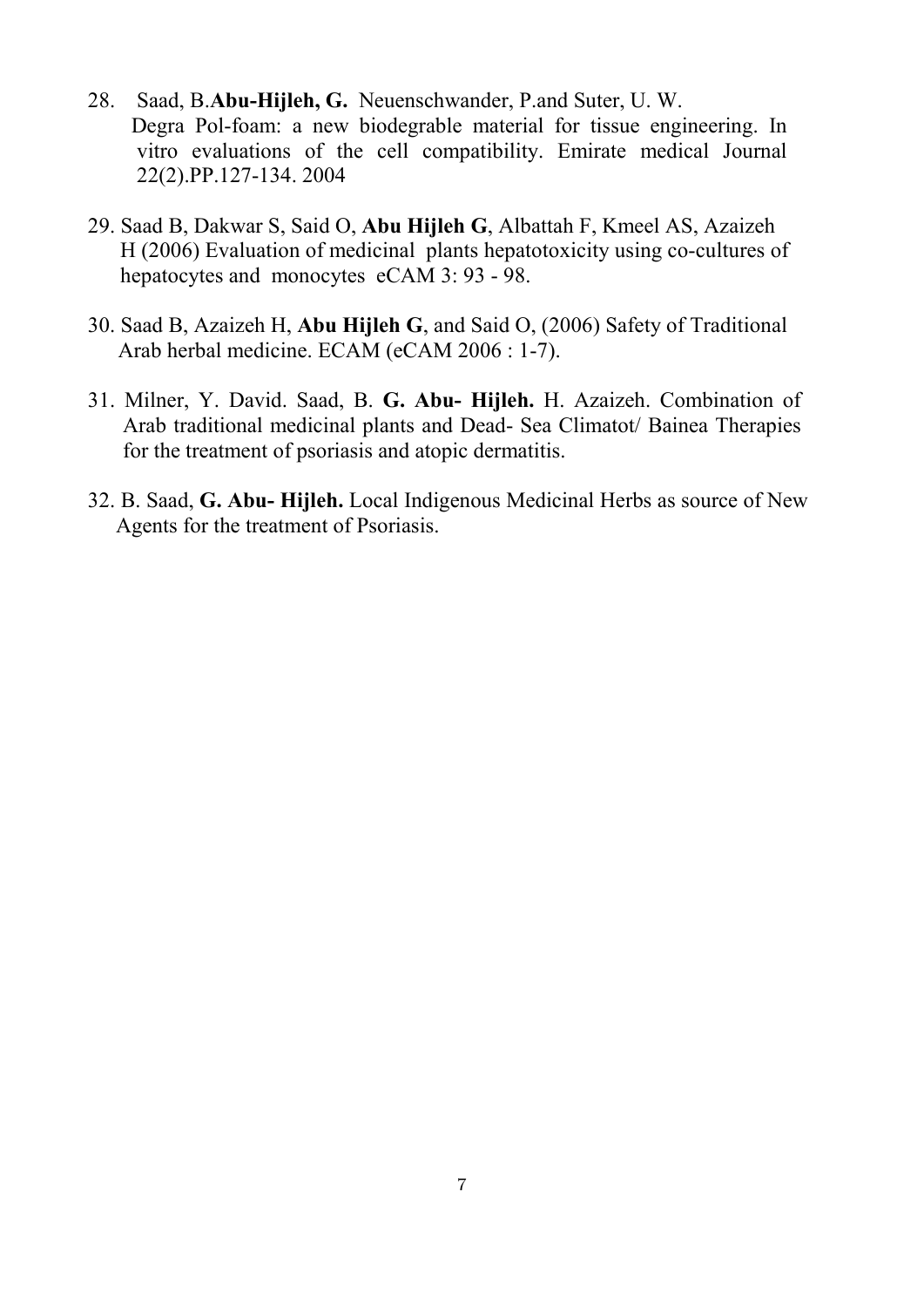### OUTGOING RESEARCH PROJECTS

### 1. **Abu -Hijleh, G.**

Comparative Study Of Developmental Aspects In The Patella And Femoropatellar Joint In Staged Chick And Rat Embryos.

- 2. **Abu-Hijleh, G.** Study The Development of The Interdigital Joints of Both Chick and Rat Embryos.
- 3. **Abu-Hijleh, G.** etal.

Contributing factors to the excessive schoolbag weight among school children in Eastern Mediternean region: a compartive study.

## **TEACHING**

- 1. During my orthopedic residency at Jordan University Hospital. I was Responsible for giving tutorials and demonstrations to undergraduate medical Students.
- 2. As a lecturer of Anatomy at Jordan University, I was responsible for teaching undergraduate medical and para medical students. Also I was responsible for teaching a special course for physical education students.
- 3. After I got my Ph. D. I returned to Jordan to re-join the teaching staff as an Assistant Professor. During that period, I was involved in teaching undergraduate of both medical and paramedical students, especially the embryology subject. Also I was involved in teaching a courses for postgraduate doctors to preparing them for primary exam of F.R.C.S.
- 3. My work as an Assistant Professor in anatomy department . (F.M.H.S.) involved in:-
	- 1. Undergraduate Teaching and Activities:
		- a) Taught courses in gross anatomy by both lectures and labs, also laboratory demonstrations in histology.
		- b) Taught a different courses in embryology.
		- c) Taught a complete course of anatomy for physical education students.
		- d) Helped students to clarify some points in preparing the clinical seminars, especially in applied anatomy.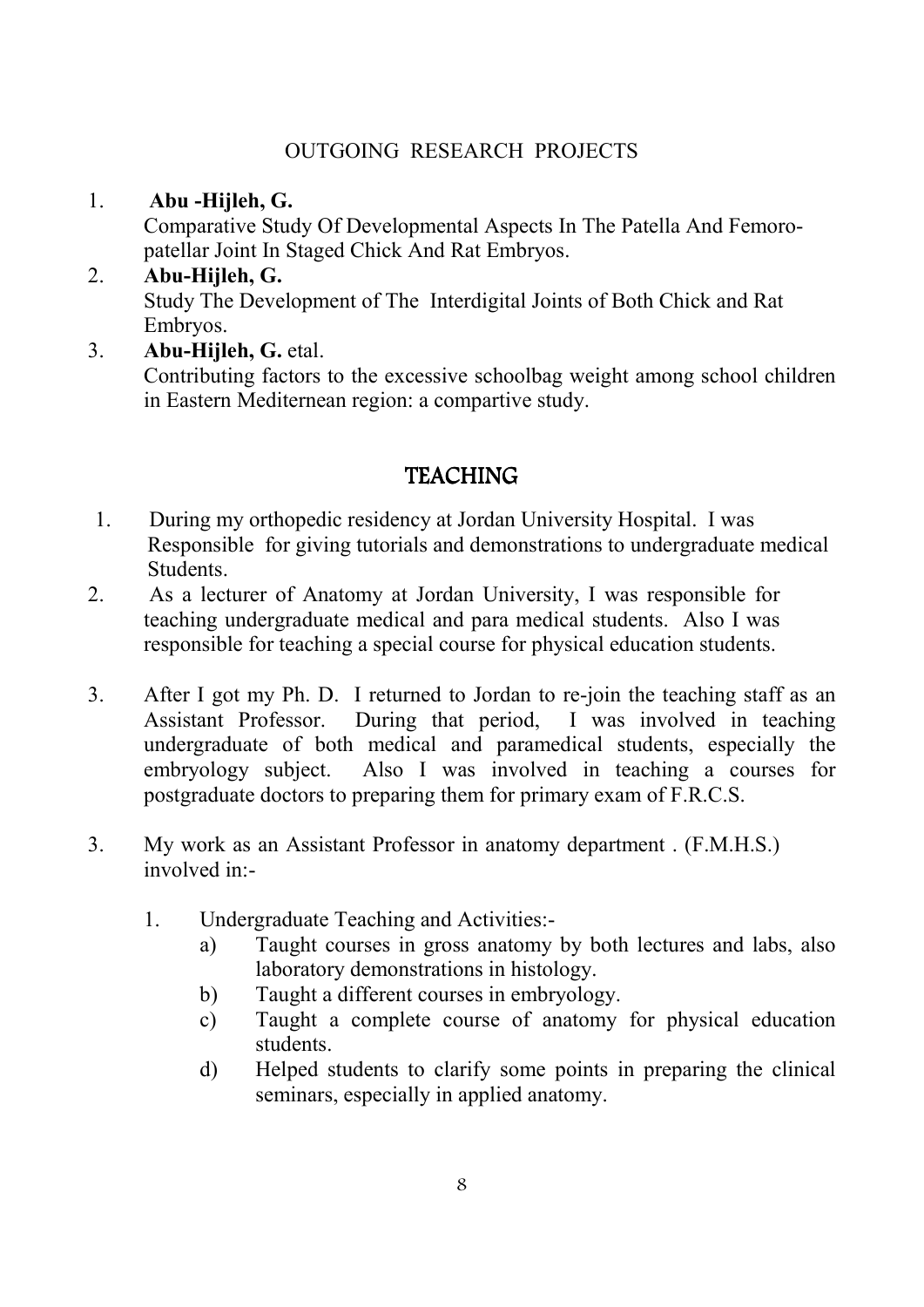- e) Actively contributed to anatomical components of clinical students, and give applied anatomy for physical education students.
- f) Organizer of anatomy components of different modules.
- g) Prepared special prosections to build our museum.
- h) Acted as a coordinator for the Respiratory Module and Physical Education Course.
- i) Acted as a departmental representative for the Developmental Sciences and Neuroscience Modules.
- x) Shared in preparing a Health and Society Course (H & SC) for students from different Faculties of the U.A.E. University. I taught the following subjects:-
	- 1. environmental and Occupational Health.
	- 2. Disease prevention and Health maintenance.
	- 3. First Aid.
	- 4. Vaccination.
	- 5. Inherited Diseases and Health.
	- 6. Modern Diseases.
- 2. Postgraduate Teaching and Activities:
	- a) I am teaching a course for the general practitioners (Residenct Doctors) who are preparing to sit the primary exam of the MRCOG and FRCS of the U.K.
	- b) Sharing in preparation of a course for Master Degree in our Faculty for future.
- 5. During my work as a Chairman of Anatomy Department and as a superintendent of Faculty of Medicine in AlQuds University, I taught a courses in anatomy and embryology for both undergraduate and postgraduate medical students as well as involved in a lot of commeties and administrative works.
- 6. My present work as a Dean of Faculty of Allied Medical Sciences in Arab American University, Iam involved in the following activities:
	- i) Prepared the curriculum for the Physiotherapy, occupational therapy, lab technology and public health departments.
	- ii) Iam teaching the following subjects for both allied medical sciences and dental students:
		- 1. Gross Anatomy.
		- 2. Embryology.
		- 3. Medical Terminology.
		- 4. First Aid.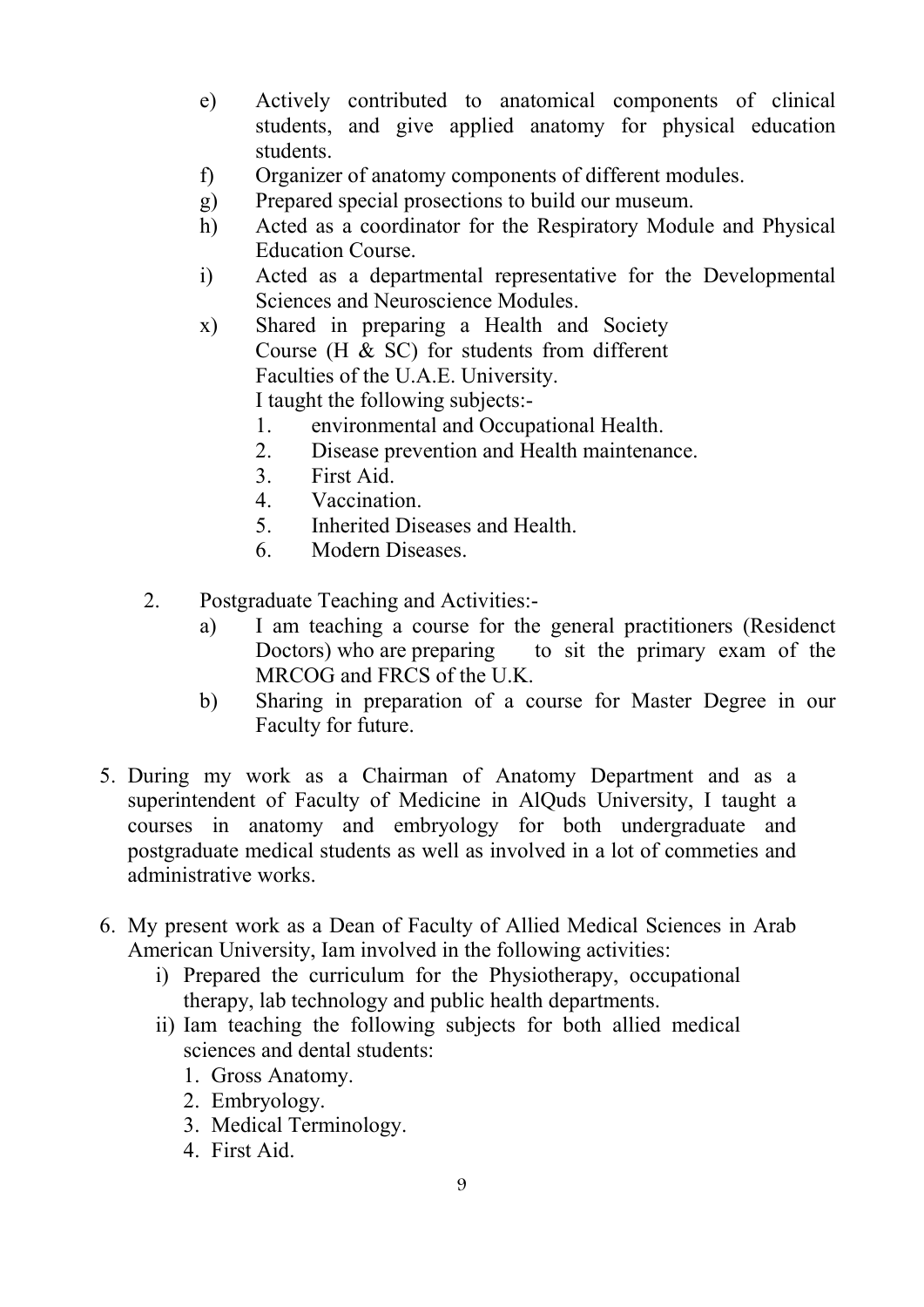iii)Supervised and runing the university clinic.

- iv) External examinar for the following thesis for master degree:
	- 1. Congental Hypothyrodism among Palestinian Children of the West Bank 8.6.2001. Issa Ibrahim Ishtayia- An Najah University.
	- 2. Position and Roles of Islam from the enviromental and public health.

Mustafa Naif Younis 18.6.2001. An Najah University.

3. HBV status among vaccinated family members of HBV positive

 Carriers in Nothern Palestine 1.10.2001 Khaled Abu Katter- An Najah University.

- 4. Post partum Thyroiditis in Palestinian Women Talal Fayiz Frihat- An-Najah University
- 5. Thalasemia Triat in Jenin District. Ibrahim Kurawish – An-Najah University

### **ADMINISTRATIVE & COMMUNITY SERVICIES**

- A- During the previous work (in Jordan, UAE and ALQuds University):
	- 1- Shared in organizing modules in anatomy and embryology.
	- 2- Evaluation of applications for staff and technical positions.
	- 3- Member of a lot of committees.
	- 4- Departmental representative and coordinator for different courses.
- B- During this period (in Arab American University) I am involved in the following activites:
	- 1- Director of the medical center in the university.
	- 2- Member and chairman of a lot committees in the faculty and the university.
	- 3- Appointed many times as an acting president of the university during the absence of the president.
	- 4- As a dean, I am an active member in the dean and university councils.
	- 5- Represent the university in the medical field at various aspects inside and outside the country.
	- 6- Supervise the implementation of goals, objectives and policies within the faculty and the university.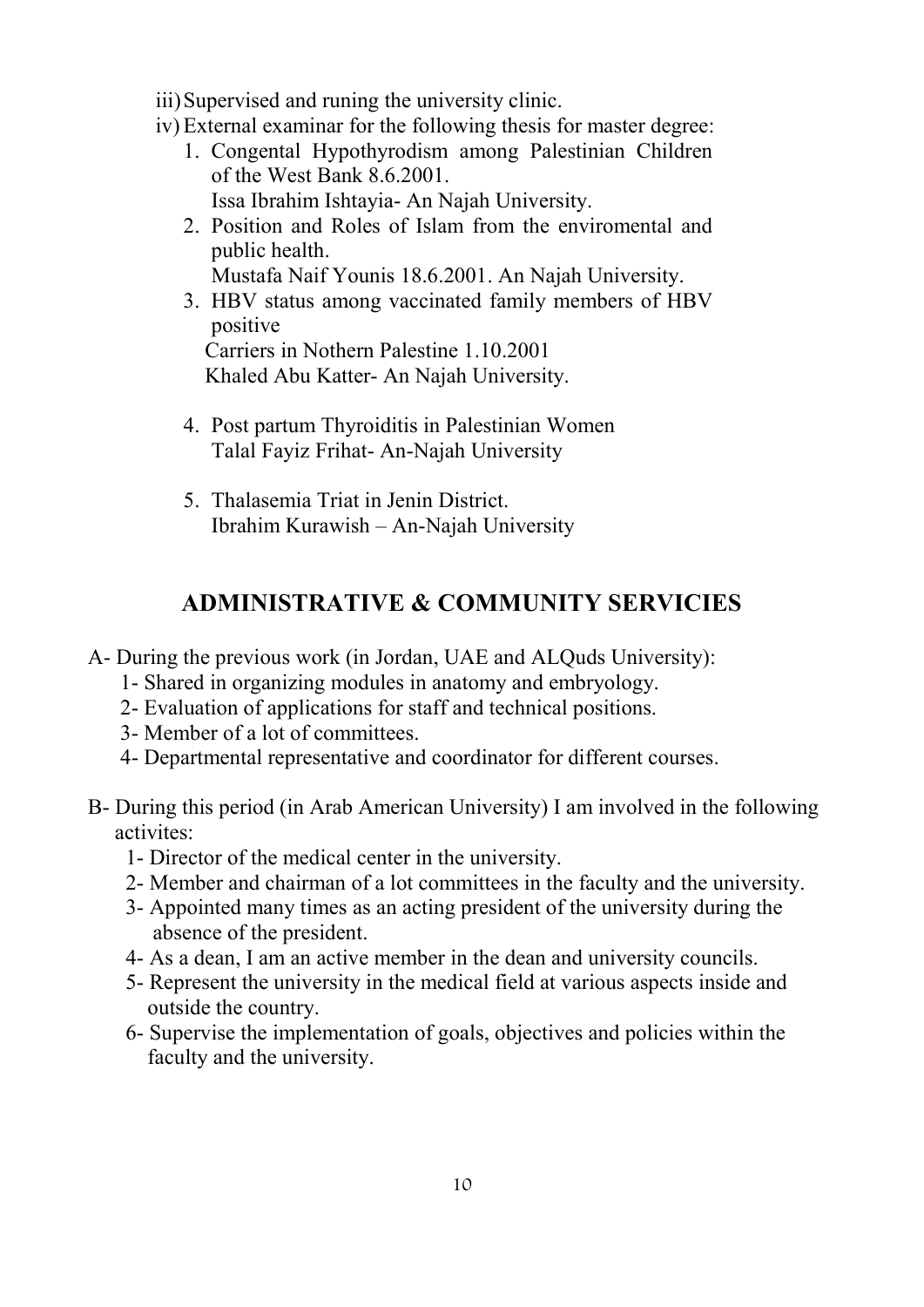- 7- Arranged agreements with health care agencies and Ministry of health in Palestine.
- 8- Built a network of health services outside the faculty to facilitate training and research.
- 9- Communicate with some international health bodies like word federation for physiotherapist and occupational Therapist ….. .
- 10- Active member of union of health care committees in palestine.
- 11- Active member in a plastinian national committee for international humanitarian Law.
- 12- Have a wide range of activities inside the community.

## PRESENTATIONS & SCIENTIFIC MEETINGS

- 1. Presented paper (the development of the knee joint) in British Association of Clinical Anatomists Summer meeting 1986 at Stock. Mandeville Hospital Aylesbury Bucks., U.K.
- 2. Attended the Arab Medical Conference which organized by Jordan Medical Association, in Jordan University, May 1988.
- 3. Attended the international conference on lasers in Science and Technology, in Jordan University, October 1988.
- 4. Attended the international conference on Medical and Surgical thoracic Diseases, in Jordan University, November 1989.
- 5. Presented paper (the development of the synovial joints) in the 3rd U.A.E. Conference and Asian Continental Sports Medicine Course. Sharjah 19 - 22nd October 1991.
- 6. Attended a CME course on (Update in Diabetes) organized by the C.M.E. Committee and F.M.H.S. of the University of U.A..E. in Intercontinental Hotel Abu Dhabi - U.A.E. April 1992.
- 7. Attended workshop on education using modules system organized by Scientific and educational affairs committee in the U.A.E. University - April 1992.
- 8. Attended a workshop on design of examination and analysis of outcome results organized by Scientific and educational Affairs Committee in the U.A.E. University May 1992.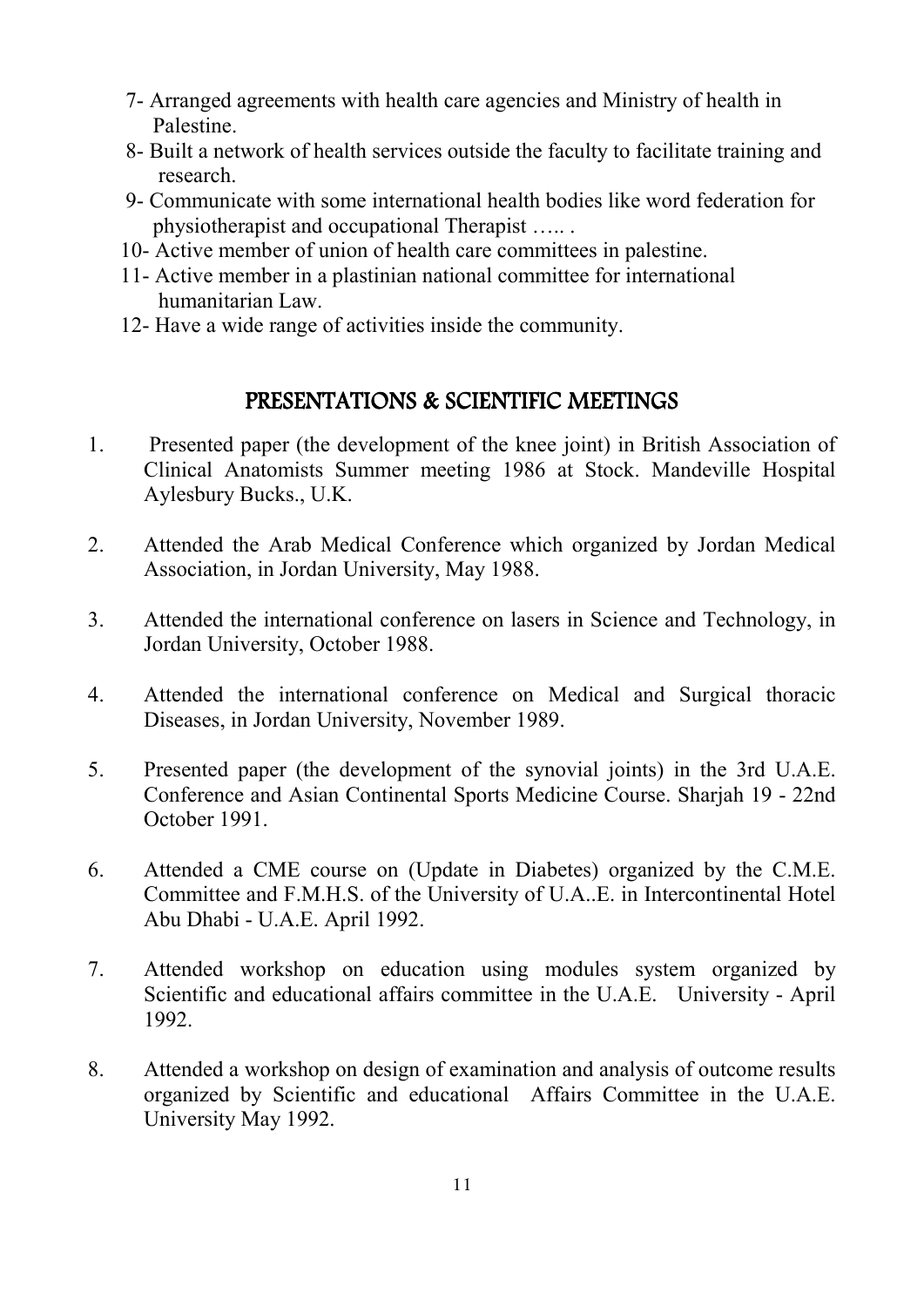- 9. Attended the 4th U.A.E. paediatrics conference organized by Emirates Medical Association. From 5th - 7th December 1992, in Al-Ain Intercon-tinental Hotel.
- 10. Attended the 3rd Annual Surgical Conference in U.A.E. From 15th 17th December 1992, in Al-Ain Intercontinental Hotel.
- 11. Presented paper (The role of Apoptotic cell death in the development of synovial joints) in the clinical cytopathology symposium and workshop . From 25th - 27th January 1993 in Dubai World Trade Center - U.A.E.
- 12. Attended a conference "Al Ain International Immunology". Organized by Department of Medical Microbiology in F.M.H.S. U.A.E. University. 10 - 11th April, 1993
- 13. Attended a conference on Public Health in the United Arab Emirates. Organized by the Department of Public Health and Occupational Medicine and the department of Preventive Medicine of the Ministry of Health, Al-Ain 1st - 2nd May, 1993. United Arab Emirates.
- 14. Presented a Poster (Radial propagation of slow wave activity in the isolated rabbit duodenum and the role of the longitudinal muscle layer) in Digestive Disease week, May 16 - 19, 1993 in Boston, Massachusetts. American Gastroenterological Association.
- 15. Attended a conference on Breast Cancer in the United Arab Emirates, 25th 26th May, 1993. Intercontinental Hotel, Al-Ain, United Arab Emirates.
- 16. Presented a Poster (Resistance to Acid injury in different regions of the intestinal Tract). XXX11 Congress of the international union of physiological sciences. In Glasgow, 1st - 6th August, 1993.
- 17. Presented a Poster (The mechanism of acid-induced duodenal mucosal damage) in British Society of Gastroenterology. annual Meeting University of Warwick, 15th - 17th September, 1993.
- 18. Attended a conference on (Place of Genetics in Obstetrics and Neonatology, Organized by the Corniche Hospital, 15th - 16th December, 1993, in Abu Dhabi.
- 19. Attended a workshop on Nutrition and chronic diseases in the Arab Middle East Countries. Organized by Faculty of Agriculture Sciences, U.A.E. University. 10th - 12th April, 1994, Al-Ain.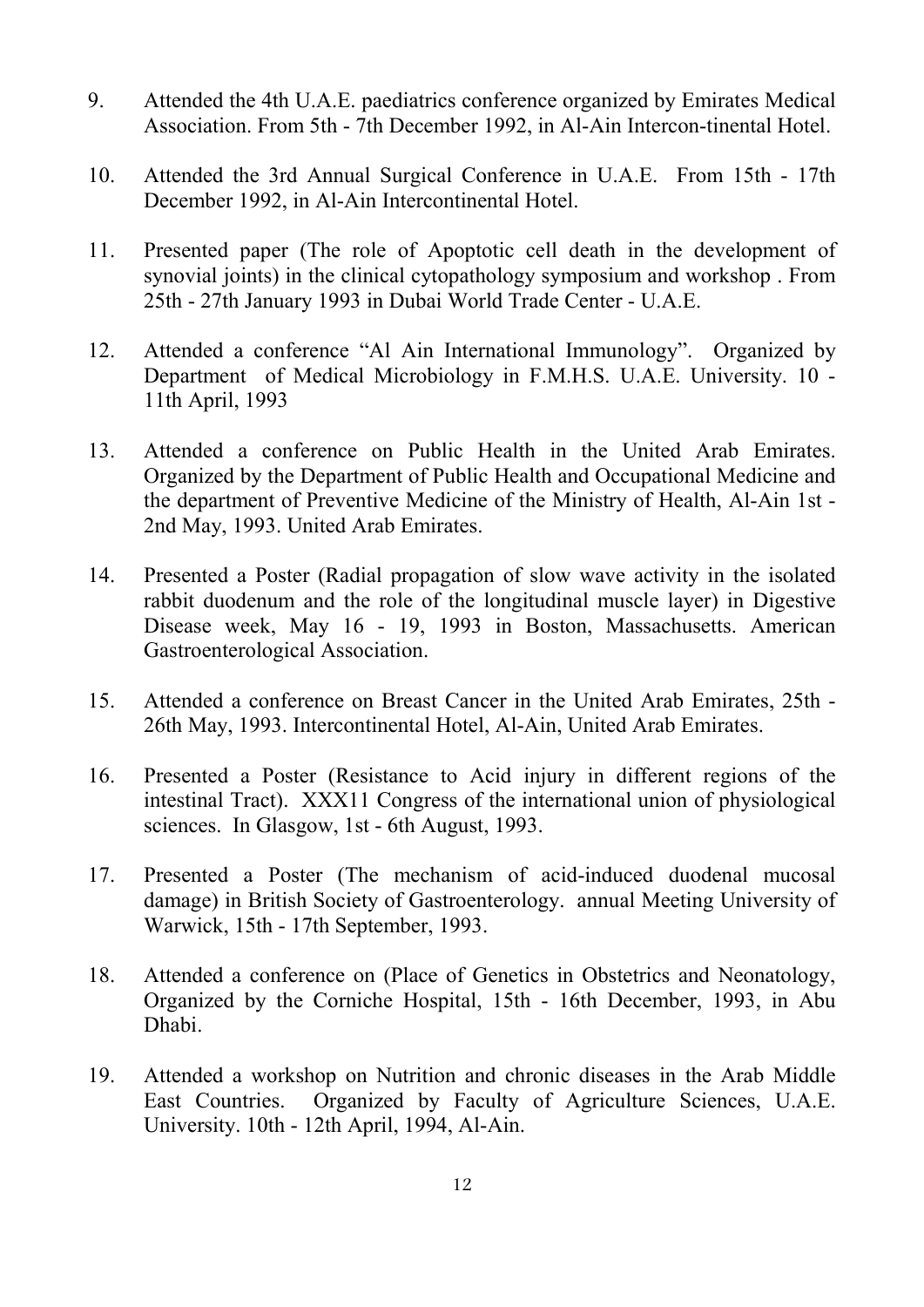- 20. Attended the 29th of the Middle East Medical Assembly, Beirut, Lebanon. 12th - 15th May, 1994.
- 21. Attended a seminar organized by Anatomy Department (Magnesium Homeostasis in the treatment of Pancreatitis. F.M.H.S. , U.A.E., 23rd November, 1994.
- 22. Attended a training session on "Time Management" organized by Department of Personnel, Faculty of Medicine & Health Sciences, U.A.E. University, 31st October, 1994.
- 23. Attended a seminar organized by Anatomy Department (Pituitary Adrenal Feed-back as a Modulator of Neurotransmitter Function and Stress). F.M.H.S., U.A.E., 19th December, 1994.
- 24. Attended an (Arab American Medical Association Twelfth International conference). Abu Dhabi, U.A.E. December 28th - January 2nd 1995.
- 25. Attended a (Regional Conference for Medical Education). Al-Ain, U.A.E., 29th January, 1995.
- 26. Attended a (Joint Surgical Meeting, the Royal College Of Surgeons Of England and U.A.E. University). Abu Dhabi, 27th - 30th March, 1995.
- 27. Presented a Poster (Malformation Of The Joints Of The Lower Limbs Induced by Retinoic Acid In The Mouse Fetuses). Experimental Biology 95, Atlanta, Georgia, U.S.A., 9th - 13th April, 1995.
- 28. Attended a 2nd Annual Workshop on diabetes Mellitus "Diabetes Mellitus And Its complications". Organized by Al Ain Diabetes Research Group., Al Ain, U.A.E., 22nd May, 1995.
- 29. Attended a symposia and workshops on "Internet". Organized by the U.A.E. University, Al Ain, U.A..E. 18 - 19 November, 1995.
- 30. Attended a 3rd Annual Workshop on Diabetes Mellitus "Diabetes Mellitus and its Complications" Organized by Al Ain diabetes Research Group. 21st March 1996. Intercontinental Hotel, Al Ain, U.A.E.
- 31. Presented two Posters in Experimental Biology 96, Washington, D.C. 14 17th April, 1996.
- 32. Attended the 2nd Surgical Research Conference of Al-Ain Medical District. 22nd May, 1996. Al-Ain Intercontinental Hotel.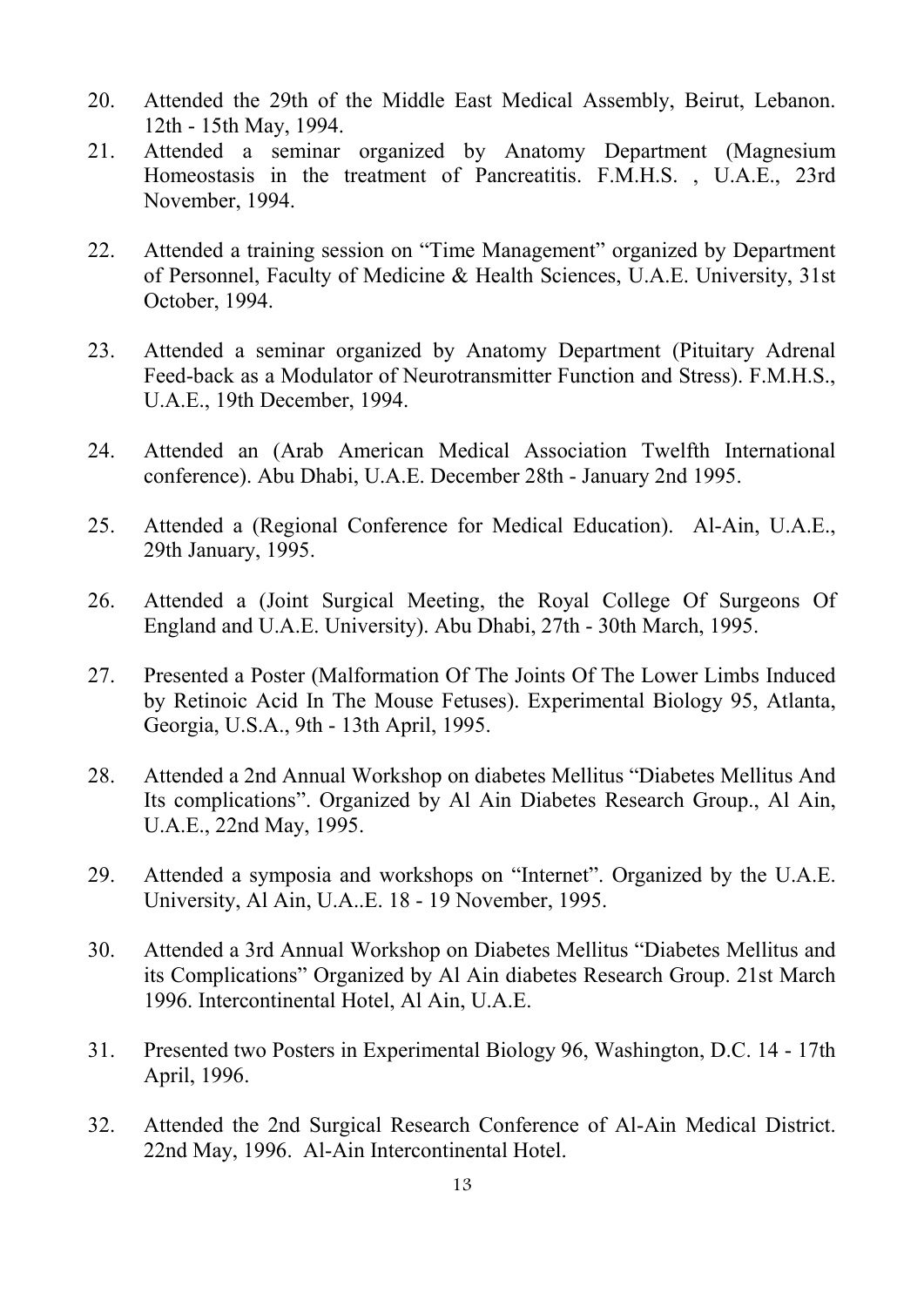- 33. Attended the Revision Course in Obstetrics and Gynaecology . 19th 29th May, 1996. F.M.H.S. U.A.E. University.
- 34. Attended the 2nd Palestinian Pharmaceutical Conference. 12 23 August, 1996. Organized by Pharmaceutical Association - Jerusalem Center. I gave two lectures about teratogenic drugs.
- 35. Attended a seminar for Fire Fighting. Organized by Tawam Safety Officer. The seminar included lectures followed by practical demonstrations. Al Ain, Tawam Hospital 14th October, 1996.
- 36. Attended a workshop on designing clinically and biomedically oriented examination items for the Organ Systems Course. Conducted by Department of Medical Education, Wednesday 8, January, 1997.
- 37. Attended a seminar on a purification of water " First Water Tech. Seminar" 19th March, 1997, Hilton - Al Ain, U.A.E.
- 38. Attended the first Gulf conference on continuous education of the society. 18th May, 1997, Hilton - Al Ain, U.A.E.
- 39. Attended the revision course in Obstetrics and Gyneacology. 28th May, 1997, U.A.E. University, F.M.H.S., Al Ain, U.A.E.
- 40. Attended the first Gulf Conference on Health Education. Intercontinental Hotel, Abu Dhabi, 8th - 10th June, 1997, U.A.E.
- 41. Attended the 8th Annual Surgical Conference . Intercontinental Hotel, al Ain, 8 - 11th December 1997, U.A.E.
- 42. Attended the 2nd United Arab Emirates. Radiology and Diagnostic Imaging Conference. Intercontinental Hotel, Al-Ain, 15 - 18 March 1998, U.A.E.
- 43. Attended the first G.C.C. Organ Transplantation Congress in Abu Dhabi U.A.E. from February 17 -19, 1998.
- 44. Presented a paper in the Fifth Annual Workshop on Diabetes Mellitus and its Complications, Intercontinental Hotel, Al-Ain, Thursday 2nd April, 1998.
- 45. Attended "The Cloning Dilemma" Conference. Organized by Dubai Police Gen. H.Q. Dubai - U.A.E. April, 4-5th 1998.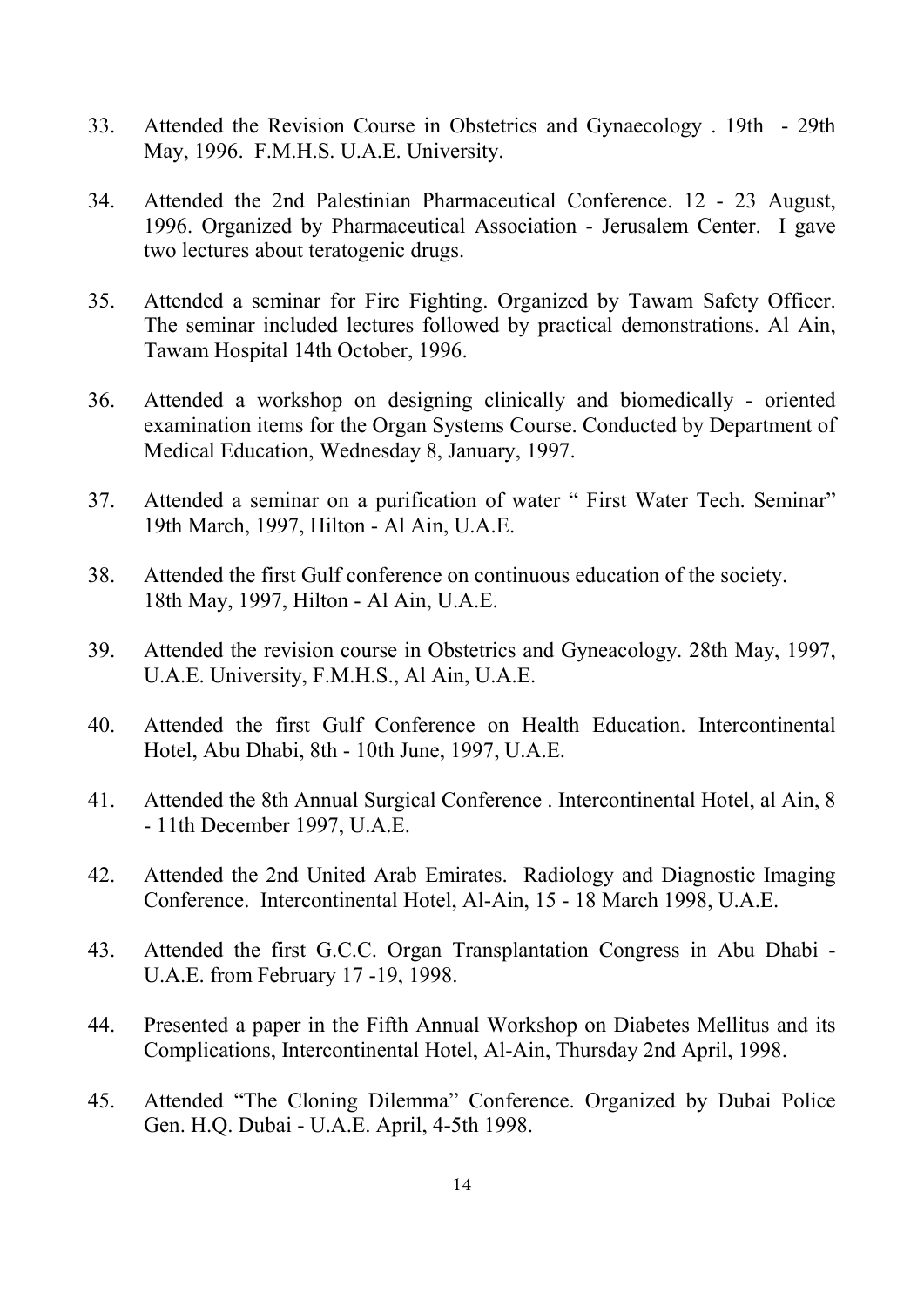- 46. Attended the third Scientific day of Faculty of Medicine Al-Quds University. Chairman of hypertension symposium. April 13th,1999
- 47. Attended the Medical Students Conference "Corporation for the progress of Healthcare", as a chairman of Palestinian delegation and as a keynote speaker. Limassol, Cyprus, April 22-25, 1999
- 48. Attended the workshop on the national plan for human resource development and education in health in Palestine. A joint project between the ministry of higher education and the ministry of health with support from the welfare association.  $24<sup>th</sup>$  September, 2000.
- 49. Attended the third scientific conference of the Arabian Confederation of Physiotherapy. 1-3 March, 2001. At the Royal Cultural Centre. Amman- Jordan.
- 50. Presented a paper in a conference held in An Najah University about Intifada Events. 12-13/11/2001 .
- 51. Attended the Arab Conference on medical plants, Arab Gulf University. Kingdom of Bahrain .  $13<sup>th</sup> - 15<sup>th</sup>$  may, 2002.
- 52. Attended the Dubai International Conference for Medical Sciences. 22-24 October 2002, Dubai , U.A.E.
- 53. Attended the workshop for small scale research projects in the west bank. Organized by MARAM organization . Ramallah , 13-14 /8/2003
- 54. Attended the Dubai International Conference for Medical Sciences. 14-16 December 2004, Dubai, U.A.E.
- 55. Attended the workshop on medical Research Grant and Manuscript preparation.17 th December 2004. Dubai, U.A.E.
- 56. Attended an international conference in Physiotherapy 1-5/3/2006. Cairo- Egypt.
- 57. Attended the Ninth International Scientific Conference, Faculty of Physical Therapy, Cairo University , under title : "Physical Therapy is a Safe Cure" Egypt, Cairo,  $1 - 3$  March 2006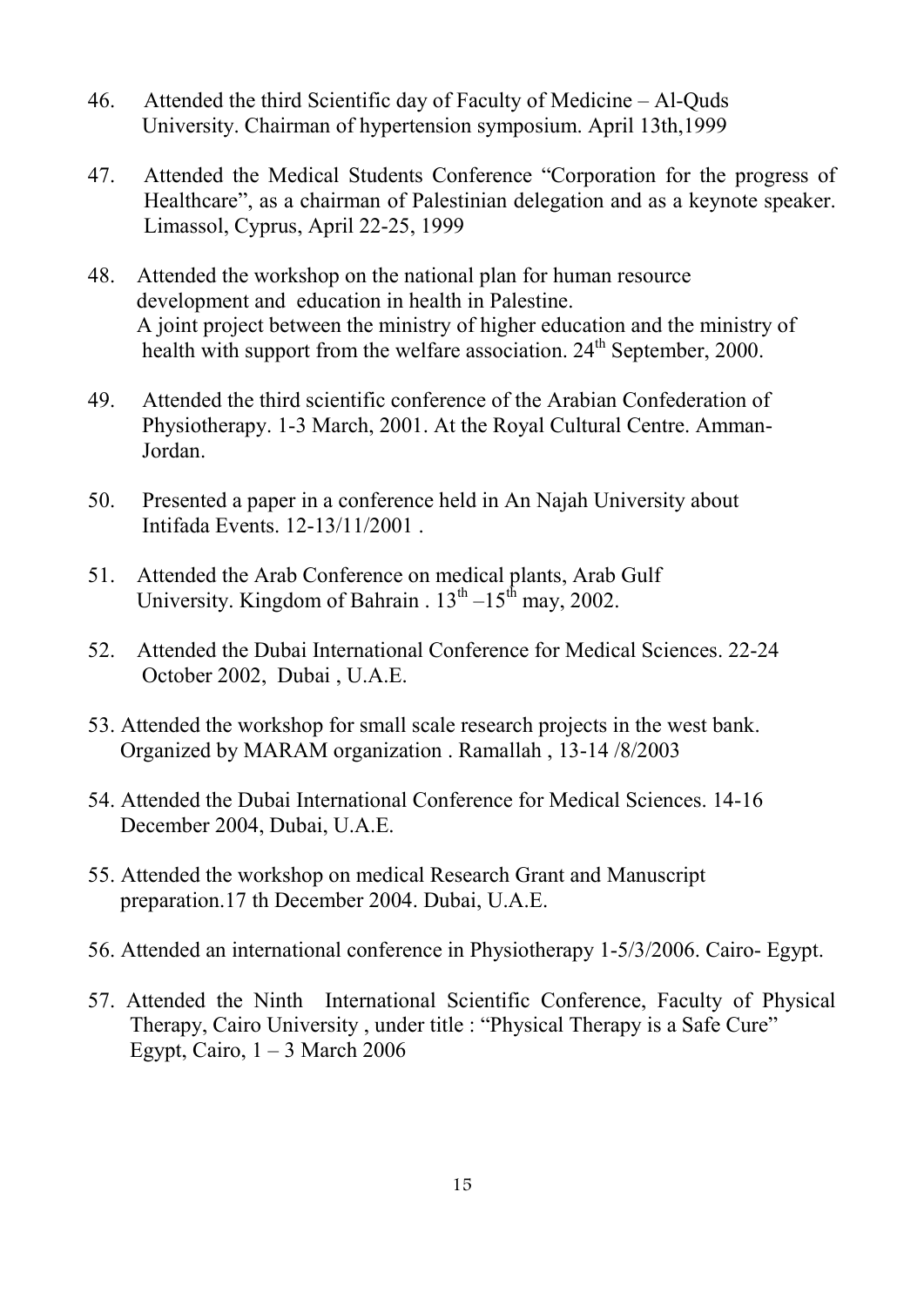## **MEMBERSHIP**

- 1. Member of Society for Experimental Biology and Medicine, U.S.A.
- 2. Member of British Association of Clinical Anatomists (BACA).
- 3. Member of Jordan Medical Association.
- 4. Member of General Council of Faculty of Medicine Jordan University.
- 5. Member of Emirates Medical Association.
- 6. Member of Diabetic Research Group in U.A.E.
- 7. Member of Sports Medicine Research group in Al Ain.
- 8. Member of Animal User's Group.
- 9. Member of Non-Faculty Staff Welfare Group.
- 10. Member of Emirates Public Health Interest Group.
- 11. Member of General Council of Faculty of Medicine Al-Quds University.
- 12. Member of Academic Council of Al-Quds University.
- 13. Member of Curriculum Committee in Faculty of Medicine Al-Quds University.
- 14. Member of NewZealand Association of Medical Research.
- 15. Member and chairman for many commeties in the Arab American University.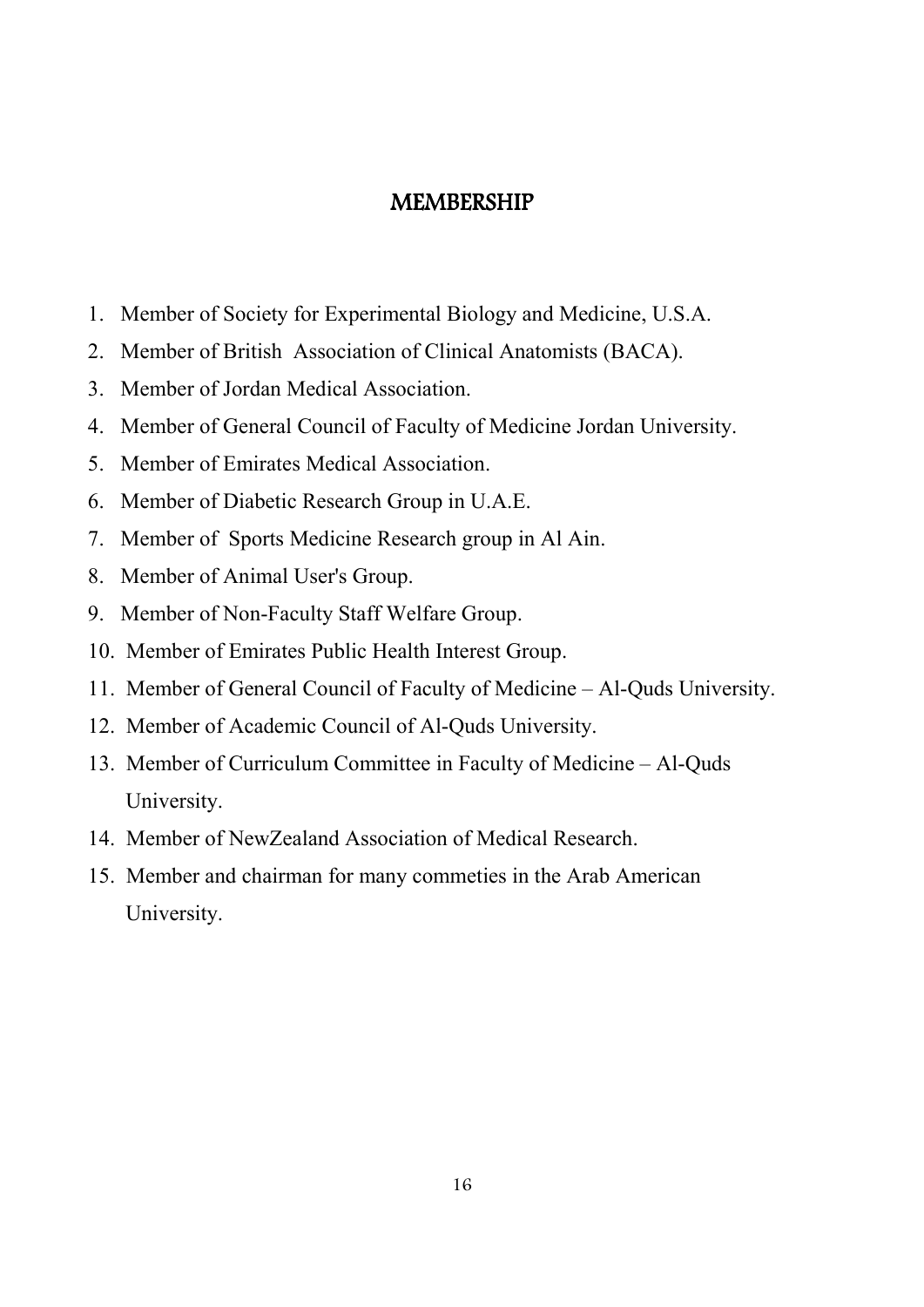#### **REFERENCES**

- 1) Professor Munther Salah President of the Arab American University Palestine- Jenin Tel : 00970 4 2510801-4 Fax : 00970 4 2510810 Mobile : 00970 599473334 E- mail : msalah@aauj.edu
- 2) Professor Bashar Al-Saed Dean of Scientific Research Arab Amercican University Palestine-Jenin Tel: 00970 4 2510801-4 Fax: 00970 4 2510810 E- mail : bashar@aauj.edu
- 3) Professor R.Padmanabhan Department of Anatomy F.M.H.S. U.A.E University P.O.Box : 17666 Tel : 0097137672000 Fax : 009713762033 E- mail : padmanabhan@uaeu.ec.ae
- 4) Dr. Eric Mensah-Brown Associate Professor Department of Anatomy F.M.H.S. - U.A.E. University P.O.BOX: 17666 Al-Ain - United Arab Emirates Tel : 00971 37672000 Fax : 00971 37672033 E- mail : ericb@uaeu.ac.ae